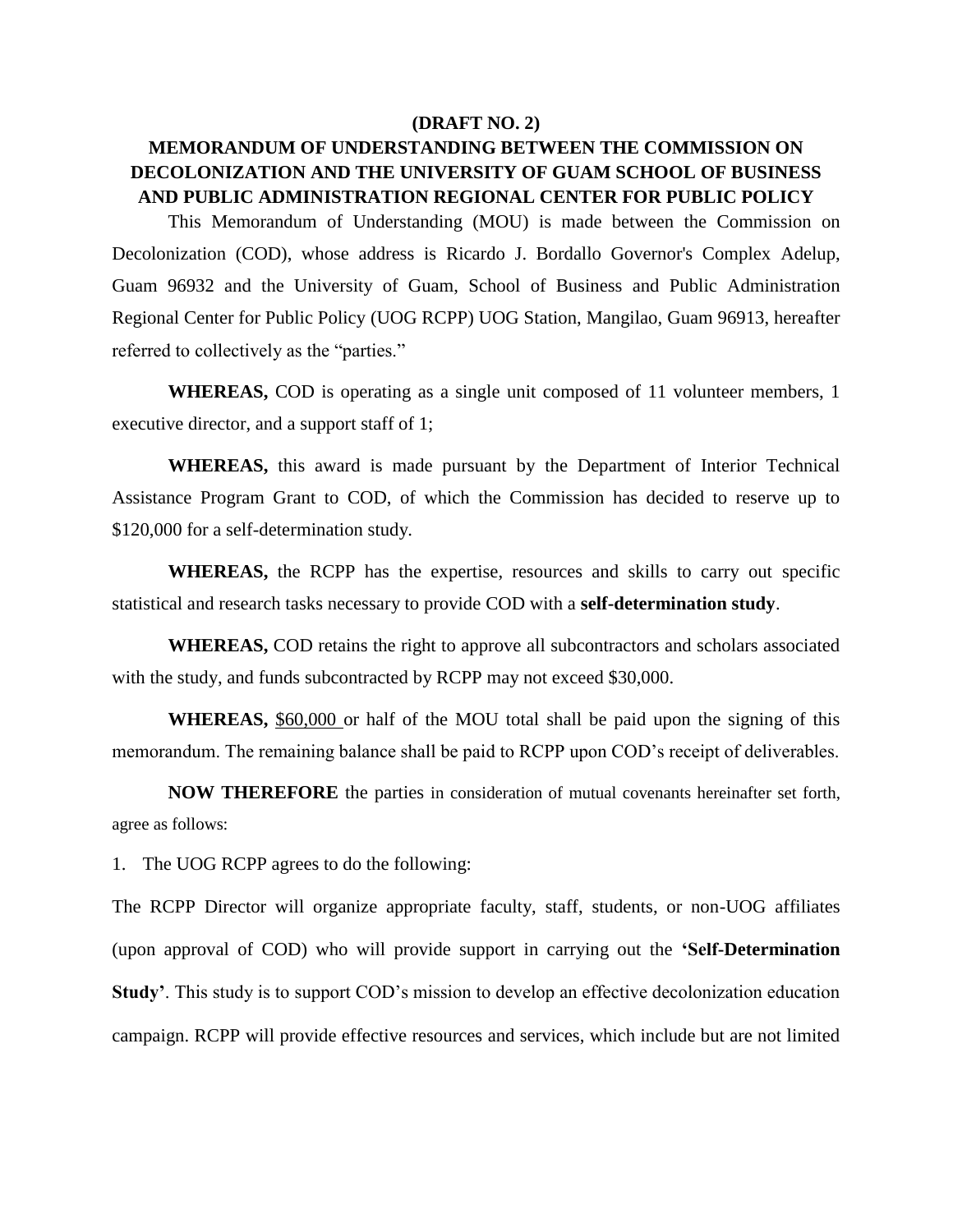to administrative support, legal counsel, research, and professional services. In particular, RCPP will provide the following services in the development of the self-determination study:

- a) RCPP will develop a self-governance assessment for Guam that analyzes Guam's current political status as an unincorporated territory of the United States. A written report compiling the data and findings from the study as well as a powerpoint with deliverables shall be presented to the Commission. The report shall provide a complete political portrait of Guam in its current unincorporated territorial status and shall contain a detailed discussion of the ways in which Guam falls above or below the minimal standards for a self-governing territory. In conducting the study, RCPP shall:
	- i) Research and analyze Guam's current unincorporated territory status by reviewing all available literature and laws related to Guam and other territories, including but not limited to U.S. Government studies, U.S. legislation on the political status evolution of U.S. territories, and United Nations reports and resolutions;
	- ii) Collect from Government of Guam agencies and relevant non-governmental organizations any data necessary to create a complete and in-depth portrait of Guam's current unincorporated status; and
	- iii) Formulate indicators to establish and determine Guam's current level of selfgovernance relative to the standards mandated by the Charter of the United Nations, General Assembly Resolution No. 1514 (XV), *Declaration on the granting of independence to colonial countries and peoples* (14 Dec. 1960); and General Assembly Resolution No. 1521 (XV), *Establishment of a United Nations Capital Development Fund* (15 Dec. 1960).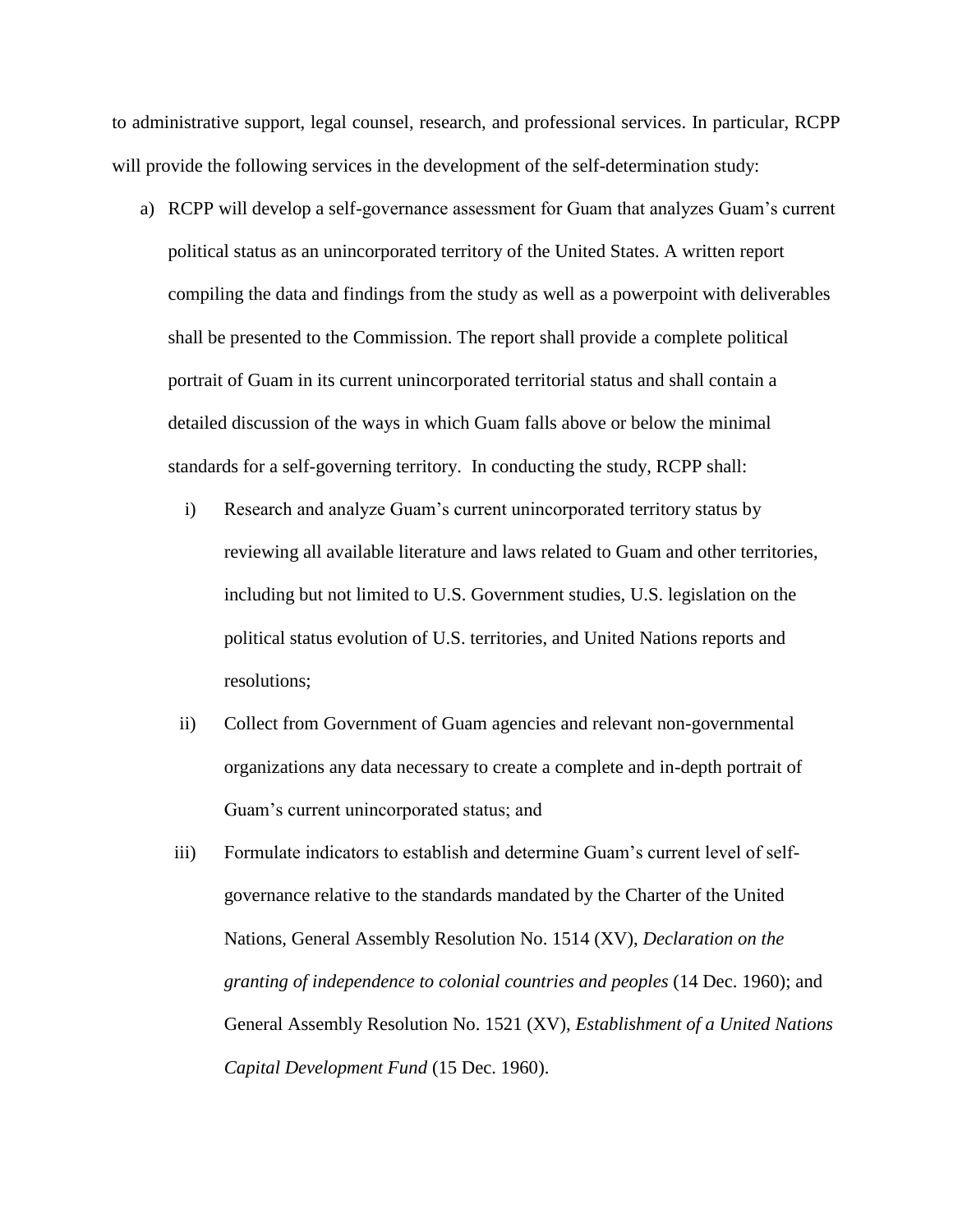- b) RCPP will develop (3) political status models. RCPP shall develop and prepare a draft model that discusses Guam's future under each of the three political status options (Free Association, Independence, and Statehood). The three models shall be based upon what Guam currently has in terms of resources, limitations and advantages, and it shall propose model frameworks of political, social, cultural and economic advancement that are in line with Guam's realities and the direction represented by each political status option. In preparing the draft models, RCPP shall use the data and research gathered in the *Self-Governance for Guam* study and report, as well as data and findings to be gathered from seven (7) academic studies. RCPP will provide COD with a powerpoint to outline deliverables, and each of the studies will include a 2-page executive summary. The studies will be conducted by RCPP or its subcontractor based upon the following criteria:
	- i) A study of how Guam's governance under each political status option.
		- 1) Constitution
		- 2) Citizenship
		- 3) Individual Rights
		- 4) Legal/Judicial Processes
	- ii) A study of the social impacts of each of the political status options.
		- 1) Immigration
			- (a) Border Control
		- 2) Health Care
			- (a) Legalization of Marijuana
		- 3) Education
		- 4) CHamoru Culture Preservation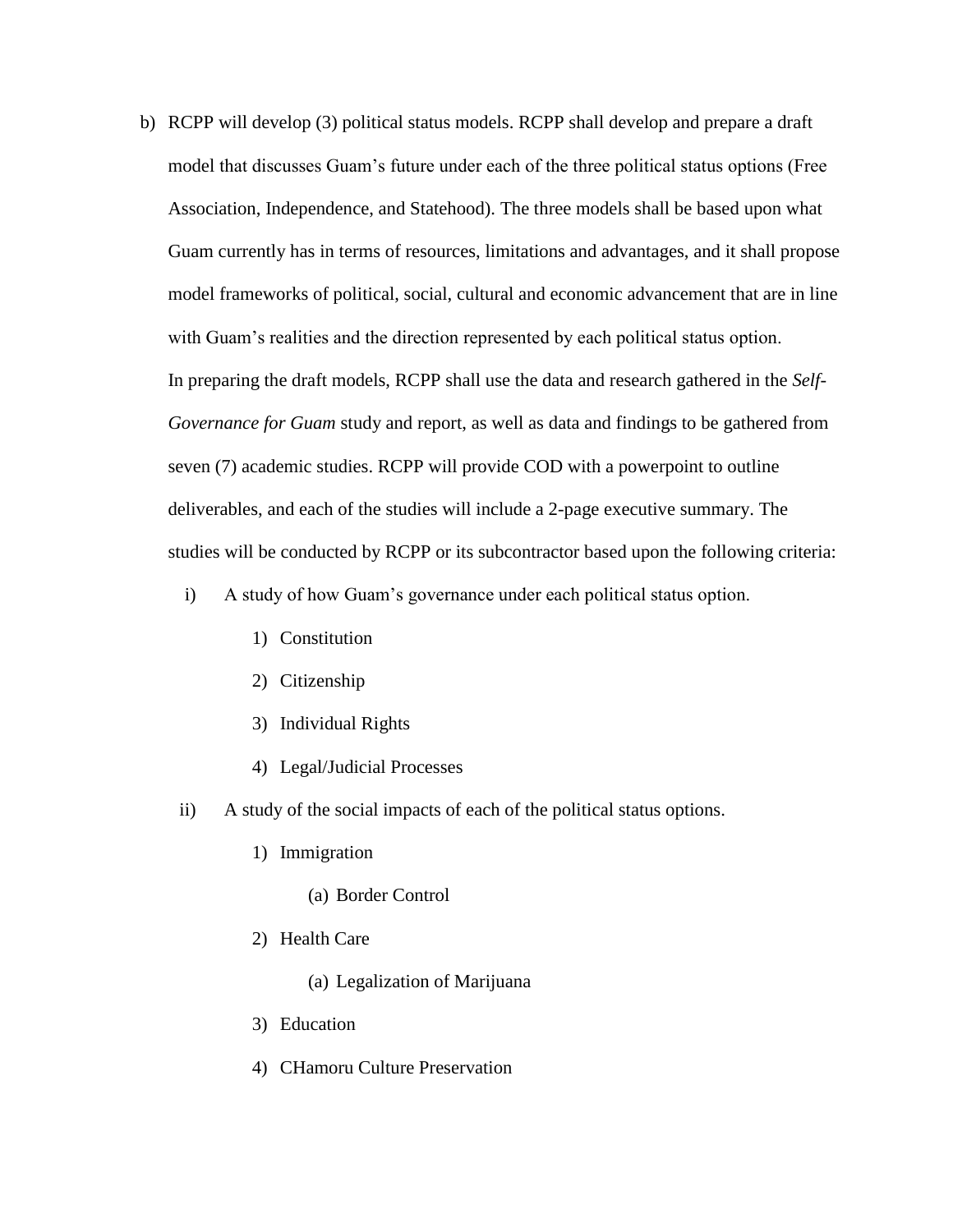- (a) CHamoru Language
- (b) CHamoru Programs
- (c) CHamoru Indigenous Rights
- iii) A study on the use of environmental sustainability under each status.
	- 1) Agriculture Expansion
	- 2) Aquaculture Development
	- 3) Oceanic Resources
	- 4) Renewable Energy
	- 5) Water Resources
	- 6) Climate Change
	- 7) Food Security
	- 8) Human Security
- iv) A study of the economic impacts under each political status option.
	- 1) Industry Development
	- 2) Taxation
	- 3) Currency
	- 4) Revenues
	- 5) Debt
	- 6) Commerce, Trade, and Customs
	- 7) Tourism
	- 8) Foreign Aid
- v) A study of land worth, especially those currently controlled by the US DOD.